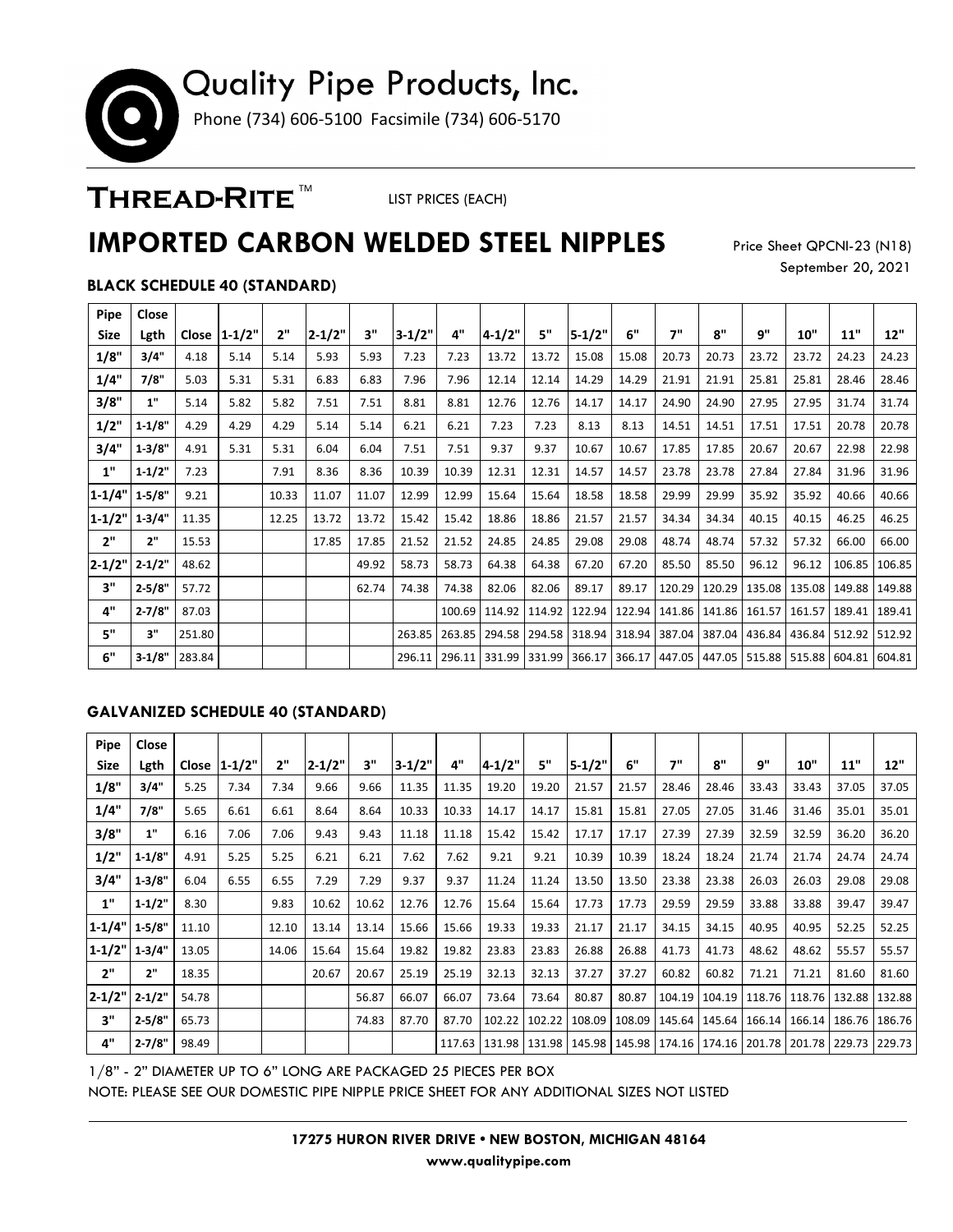

THREAD-RITE<sup>™</sup>

LIST PRICES (EACH)

### **IMPORTED CARBON WELDED STEEL NIPPLES**

Price Sheet QPCNI-23 (N18) September 20, 2021

| Pipe       | Close      |        |            |       |            |        |            |        |            |        |            |        |
|------------|------------|--------|------------|-------|------------|--------|------------|--------|------------|--------|------------|--------|
|            |            |        |            | 2"    |            |        |            | 4"     |            |        |            | 6"     |
| Size       | Lgth       | Close  | $1 - 1/2"$ |       | $2 - 1/2"$ | 3"     | $3 - 1/2"$ |        | $4 - 1/2"$ | 5"     | $5 - 1/2"$ |        |
| 1/8"       | 3/4"       | 7.52   | 8.58       | 8.58  | 9.99       | 9.99   | 12.87      | 12.87  | 23.57      | 23.57  | 25.68      | 25.68  |
| 1/4"       | 7/8"       | 7.99   | 9.34       | 9.34  | 12.11      | 12.11  | 13.28      | 13.28  | 20.86      | 20.86  | 23.87      | 23.87  |
| 3/8"       | 1"         | 8.11   | 10.40      | 10.40 | 12.34      | 12.34  | 14.52      | 14.52  | 20.86      | 20.86  | 23.80      | 23.80  |
| 1/2"       | $1 - 1/8"$ | 7.52   | 7.58       | 7.58  | 9.05       | 9.05   | 10.81      | 10.81  | 12.40      | 12.40  | 14.05      | 14.05  |
| 3/4"       | 1.3/8"     | 8.64   | 8.70       | 8.70  | 10.46      | 10.46  | 12.40      | 12.40  | 15.34      | 15.34  | 18.28      | 18.28  |
| 1"         | $1 - 1/2"$ | 12.81  |            | 14.34 | 14.81      | 14.81  | 17.81      | 17.81  | 21.16      | 21.16  | 25.04      | 25.04  |
| $1 - 1/4"$ | $1 - 5/8"$ | 15.75  |            | 16.93 | 18.51      | 18.51  | 23.15      | 23.15  | 28.50      | 28.50  | 32.03      | 32.03  |
| $1 - 1/2"$ | $1 - 3/4"$ | 19.75  |            | 21.33 | 22.98      | 22.98  | 27.62      | 27.62  | 32.20      | 32.20  | 36.91      | 36.91  |
| 2"         | 2"         | 27.09  |            |       | 30.44      | 30.44  | 34.97      | 34.97  | 43.31      | 43.31  | 49.84      | 49.84  |
| $2 - 1/2"$ | $2 - 1/2"$ | 82.69  |            |       |            | 86.15  | 100.38     | 100.38 | 114.07     | 114.07 | 124.29     | 124.29 |
| 3"         | $2 - 5/8"$ | 100.96 |            |       |            | 112.25 | 130.99     | 130.99 | 143.75     | 143.75 | 157.03     | 157.03 |
| 4"         | $2 - 7/8"$ | 152.21 |            |       |            |        |            | 173.07 | 194.29     | 194.29 | 211.15     | 211.15 |

### **BLACK SCHEDULE 80 (EXTRA HEAVY)**

1/8" - 2" DIAMETER UP TO 6" LONG ARE PACKAGED 25 PIECES PER BOX NOTE: PLEASE SEE OUR DOMESTIC PIPE NIPPLE PRICE SHEET FOR ANY ADDITIONAL SIZES NOT LISTED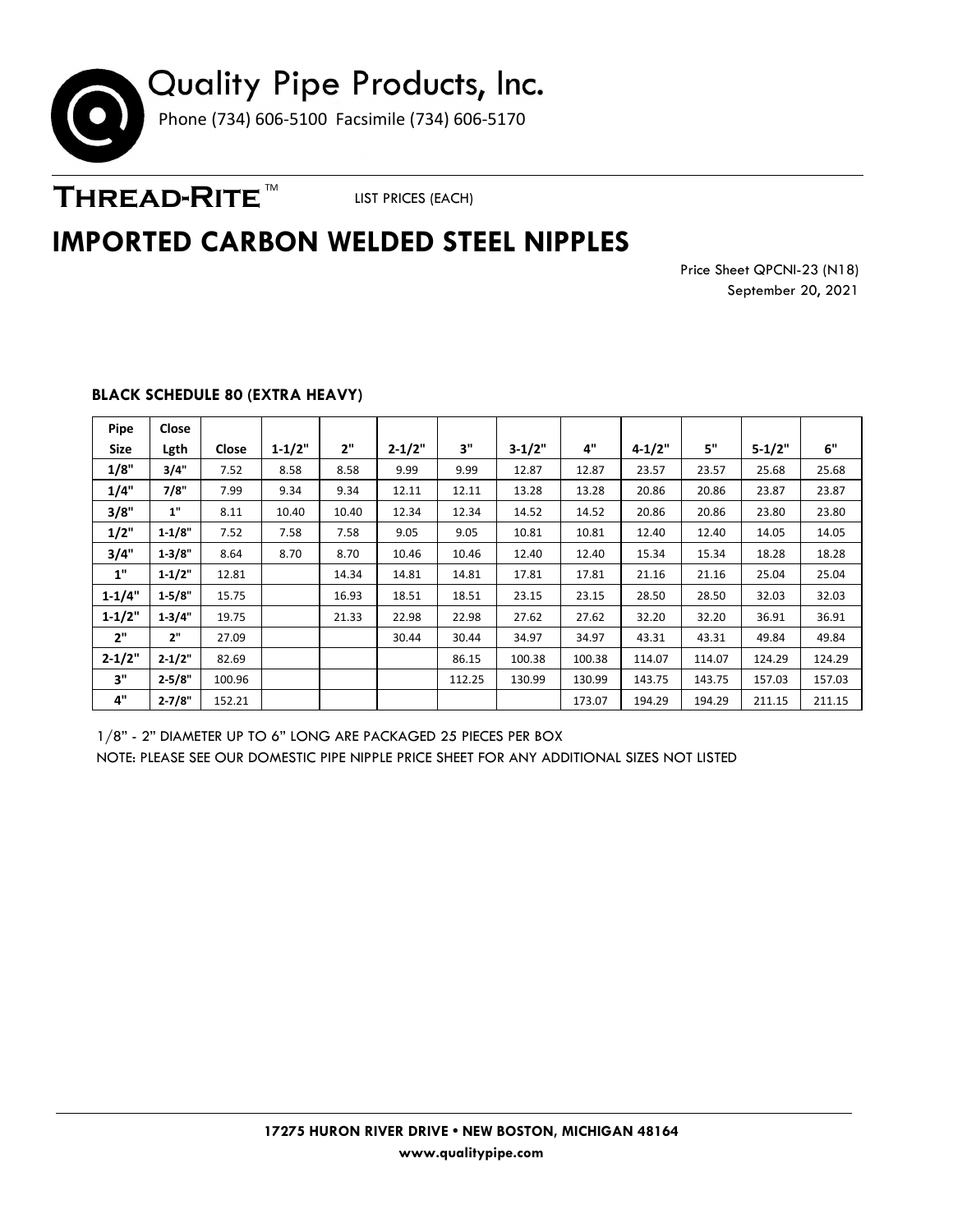# Quality Pipe Products, Inc. Phone (734) 606-5100 Facsimile (734) 606-5170

### THREAD-RITE ™

LIST PRICES (EACH)

# **IMPORTED CARBON WELDED READY CUT PIPE**

Price Sheet QPCNI-23 (N18) September 20, 2021

### **BLACK SCHEDULE 40 (STANDARD)**

| <b>Pipe</b> |        |        |        |        |        |        |        |
|-------------|--------|--------|--------|--------|--------|--------|--------|
| <b>Size</b> | 18"    | 24"    | 30"    | 36"    | 48"    | 60"    | 72"    |
| 1/2"        | 39.74  | 51.83  | 60.81  | 71.73  | 90.67  | 108.71 | 133.71 |
| 3/4"        | 49.06  | 62.75  | 73.39  | 87.01  | 115.83 | 141.80 | 163.17 |
| 1"          | 63.11  | 82.52  | 95.10  | 114.80 | 149.98 | 188.80 | 223.02 |
| $1 - 1/4"$  | 80.29  | 108.24 | 127.69 | 150.59 | 199.52 | 248.24 | 296.34 |
| $1 - 1/2"$  | 91.79  | 123.72 | 147.35 | 176.04 | 218.45 | 296.97 | 349.92 |
| 2"          | 127.69 | 169.32 | 194.55 | 229.24 | 299.22 | 385.28 | 451.56 |

### **GALVANIZED SCHEDULE 40 (STANDARD)**

| <b>Pipe</b> |        |        |        |        |        |        |        |
|-------------|--------|--------|--------|--------|--------|--------|--------|
| <b>Size</b> | 18"    | 24"    | 30"    | 36"    | 48"    | 60"    | 72"    |
| 1/2"        | 48.80  | 62.75  | 74.29  | 85.68  | 110.08 | 135.60 | 160.13 |
| 3/4"        | 58.05  | 74.43  | 91.57  | 105.12 | 137.40 | 168.22 | 199.31 |
| 1"          | 74.84  | 99.46  | 116.18 | 132.91 | 176.05 | 221.53 | 264.63 |
| $1 - 1/4"$  | 98.62  | 132.07 | 156.11 | 180.02 | 238.63 | 296.81 | 364.91 |
| $1 - 1/2"$  | 112.04 | 149.89 | 181.00 | 212.10 | 281.85 | 357.22 | 425.65 |
| 2"          | 152.68 | 201.94 | 237.73 | 273.59 | 355.49 | 444.17 | 541.19 |

#### **READY CUT BUNDLE QUANTITIES**

| Pipe                      |     |     |     |     |     |     |     |
|---------------------------|-----|-----|-----|-----|-----|-----|-----|
| <b>Size</b>               | 18" | 24" | 30" | 36" | 48" | 60" | 72" |
| 1/2"                      | 5   | 5   | 5   |     | 5   | 5   |     |
| 3/4"                      | 5   | 5   | 5   |     | 5   |     |     |
| $\mathbf{1}^{\mathrm{u}}$ | 3   | 3   | 3   | 3   | 3   | 3   | 3   |
| $1 - 1/4"$                | 3   | 3   | 3   | 3   | 3   | 3   | 3   |
| $1 - 1/2"$                | 3   | 3   | 3   | 3   | 3   | 3   | 3   |
| 2"                        | 3   | 3   | 3   | э   | ς   | 3   | 3   |

ALL READY CUT PIPE IS SOLD IN BUNDLE QUANITIES ONLY NOTE: PLEASE SEE OUR DOMESTIC PIPE NIPPLE PRICE SHEET FOR ANY ADDITIONAL SIZES NOT LISTED